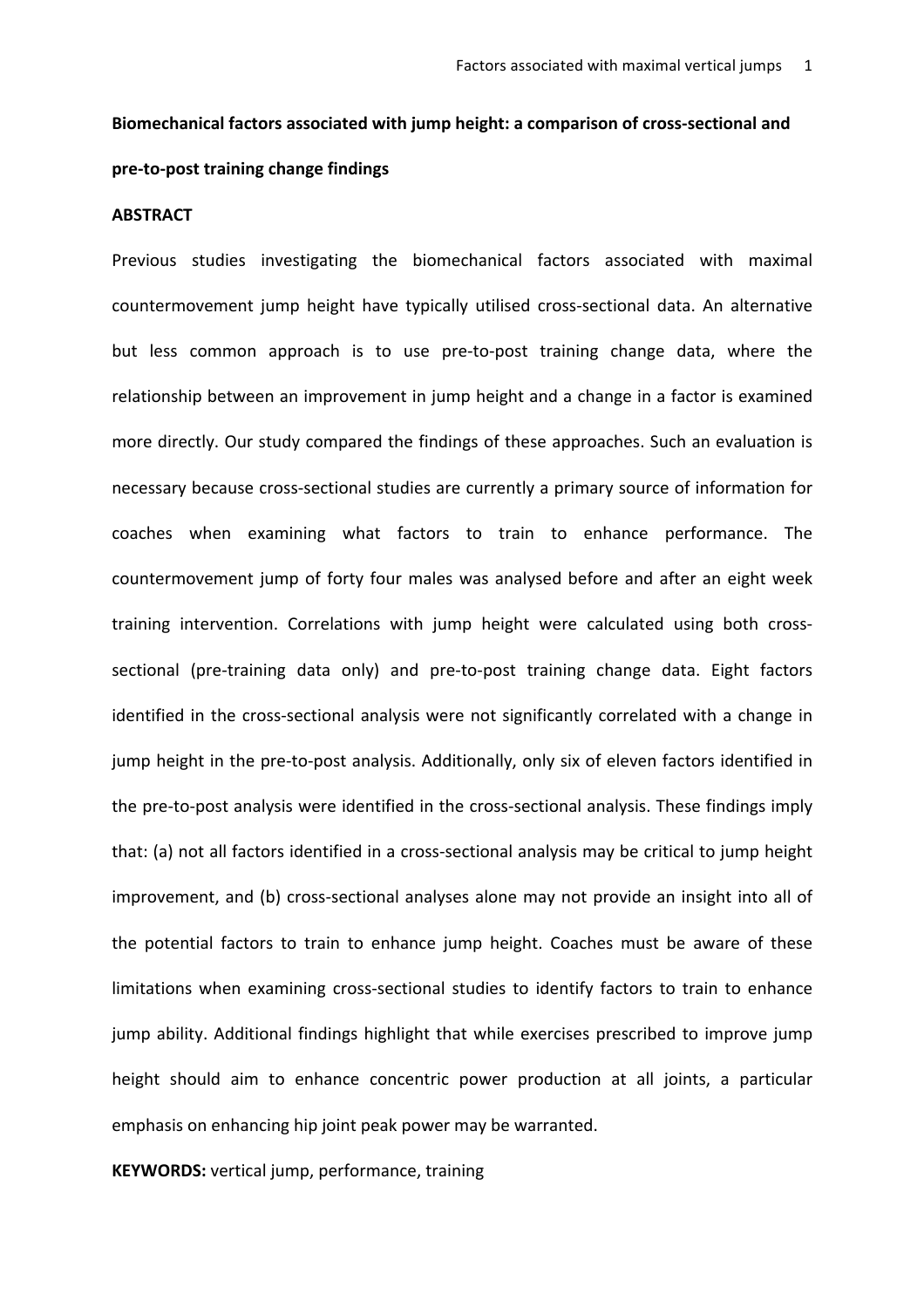#### **INTRODUCTION**

Vertical countermovement jump ability (maximal jump height) is an important contributor to successful performance in many sports (30,12). In order to most effectively enhance jump height, it is important for strength and conditioning professionals to have an understanding of the biomechanical factors that produce higher jumps. Establishing a true cause-effect relationship between a biomechanical factor and jump height would require a training intervention that caused only a single biomechanical factor to be enhanced, and then determine the extent to which this enhancement was related to an increase in jump height. However, it is not possible to isolate and enhance a single kinetic or kinematic variable in human subjects. Therefore, researchers have typically used correlation and regression techniques on acute cross-sectional data to obtain a greater understanding of the factors to train to enhance athletes' jump height (1,9,25,31).

An alternative but much less common approach to identify factors associated with jump height is to utilise a training intervention, and examine the relationship between changes in the underlying biomechanical factors and the change in jump height (27). This approach will be referred to herein as a pre-to-post analysis. A benefit of this method is that a direct relationship between training induced changes and performance is examined (27). The use of pre-to-post analyses are supported by the deterministic argument that if a factor is causative of jump height then a meaningful training induced change in that factor should be related to a change in jump height. Conversely, if a factor is appropriately enhanced with training, but does not relate to the associated change in jump height, it is less likely to be a causative factor. This reasoning is in line with a probabilistic approach to causation (28,29).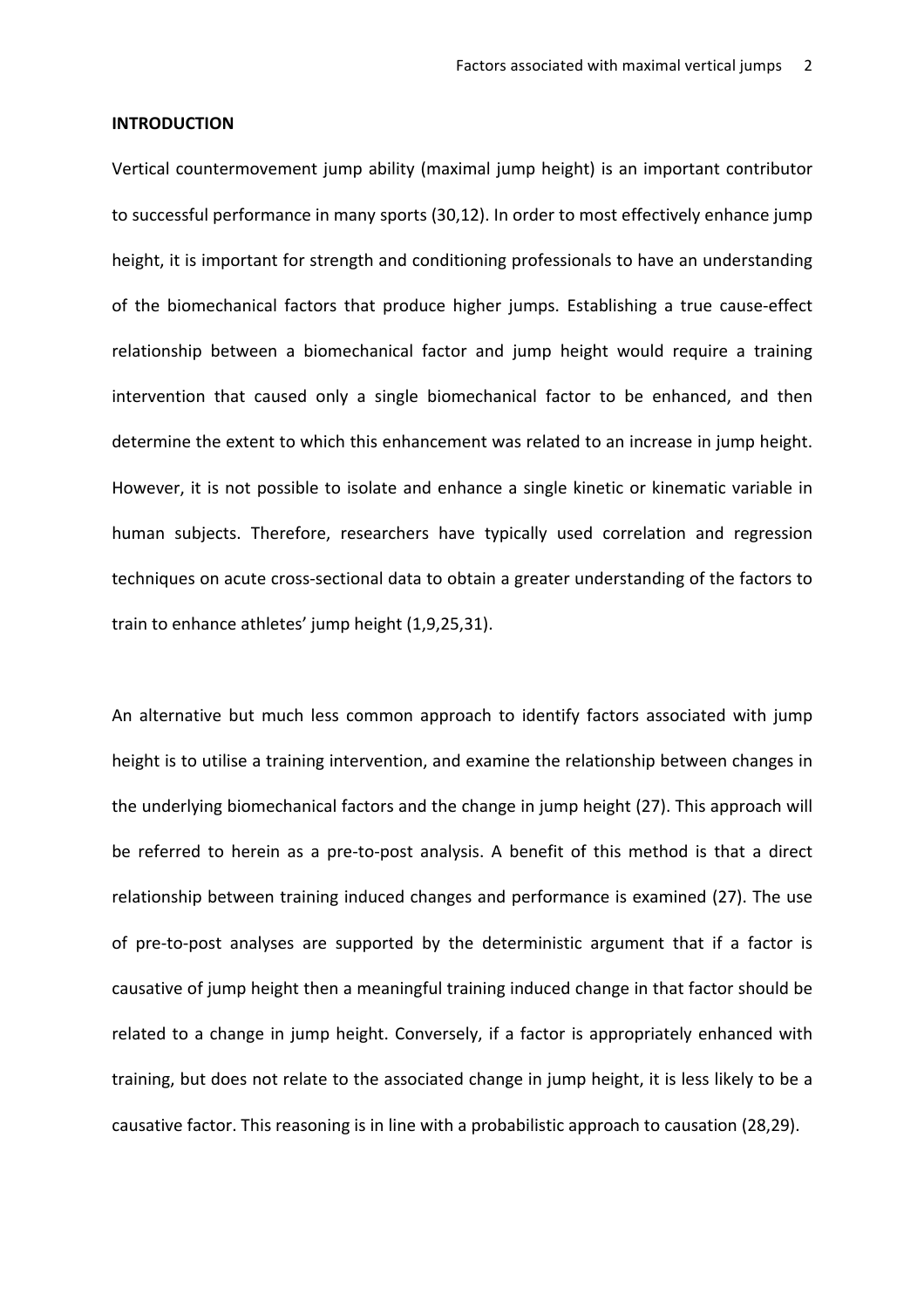To the best of our knowledge, no studies have compared the results of a cross-sectional analysis with a pre-to-post analysis in countermovement jumping. Such an evaluation is necessary because results from cross-sectional analyses are currently a primary source of information in detailing factors that may be trained to enhance performance. If the findings of a cross-sectional and pre-to-post analysis are similar, it would lend further support to the former and suggest that training interventions are not essential in the identification of such factors. 

Only one previous study appears to have used a pre-to-post analysis in the examination of factors associated with countermovement jump height (27), and they did not compare their results to a cross-sectional analysis. Sheppard et al.  $(27)$  found a significant  $(P < .05)$ correlation between a post-training change in jump height and a change in both peak whole body force ( $r = 0.55$ ) and velocity ( $r = 0.48$ ). However, this study only examined three biomechanical variables, and did so only at a whole body level; no individual joint measures were examined. Therefore, despite a pre-to-post analysis being considered a more direct means of identifying potential factors to train to enhance performance (27), a comprehensive application of this technique in countermovement jumping has yet to be undertaken. Such an analysis should provide pertinent information in the design of future training interventions.

The primary aim of this study is to compare factors associated with countermovement jump height in a pre-training cross-sectional analysis with those identified in a pre-to-post training change analysis. It is hypothesized that the findings of these distinct analyses will not be fully comparable due to the fact that the cross-sectional analysis relies on data from a single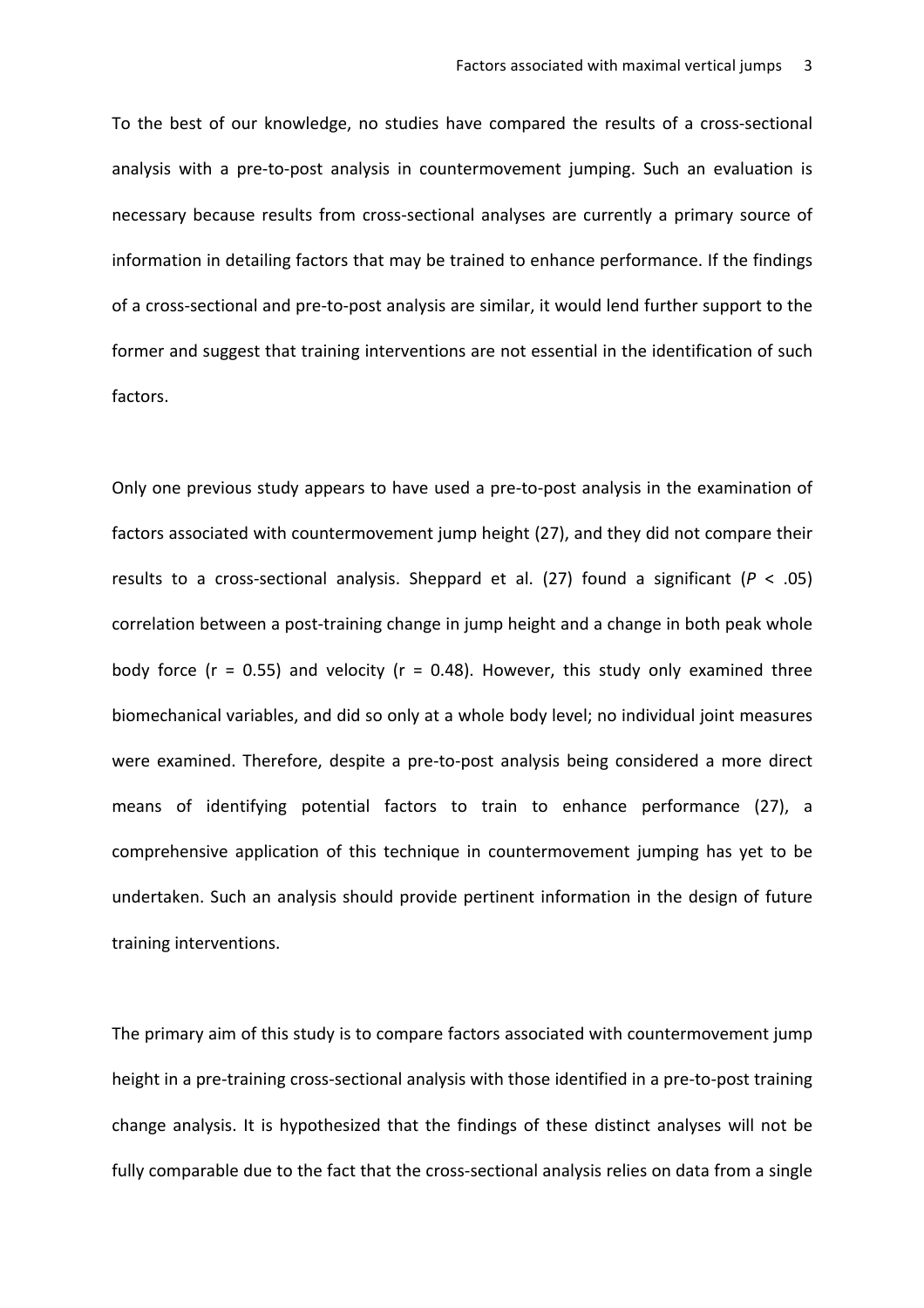testing session only. As this will be the first study to undertake an in depth pre-to-post analysis of the countermovement jump, the factors identified in this analysis will be discussed to add to current knowledge on the key biomechanical factors associated with jump height.

#### **METHODS**

#### **Experimental Approach to the Problem**

Similar to previous studies that have examined the key biomechanical factors of jumping (25), the current study used bi-variate correlations to identify factors associated with higher jumps. Two distinct bi-variate correlation analyses, which differed from each other based on the data used, were undertaken. Firstly, factors associated with jump height in an acute pretraining testing session were identified (cross-sectional analysis). Secondly, pre- to posttraining change data (following an eight week drop jump training intervention) were used to calculate factors whose post-training change was associated with a change in jump height (pre-to-post analysis).

Each participant's countermovement jump was analysed before and after the eight-week training period using standard motion capture techniques (20). The following kinetic variables were calculated at the whole body and joint (hip, knee and ankle) level: force at the start of the concentric phase, concentric peak force, concentric peak power, eccentric peak power and concentric work done. All kinetic variables were normalised with respect to body mass. The following kinematic and temporal variables were calculated at the whole body level only: eccentric peak vertical velocity, eccentric phase duration, concentric phase duration and countermovement amplitude. At the joint level, angles at joint reversal for the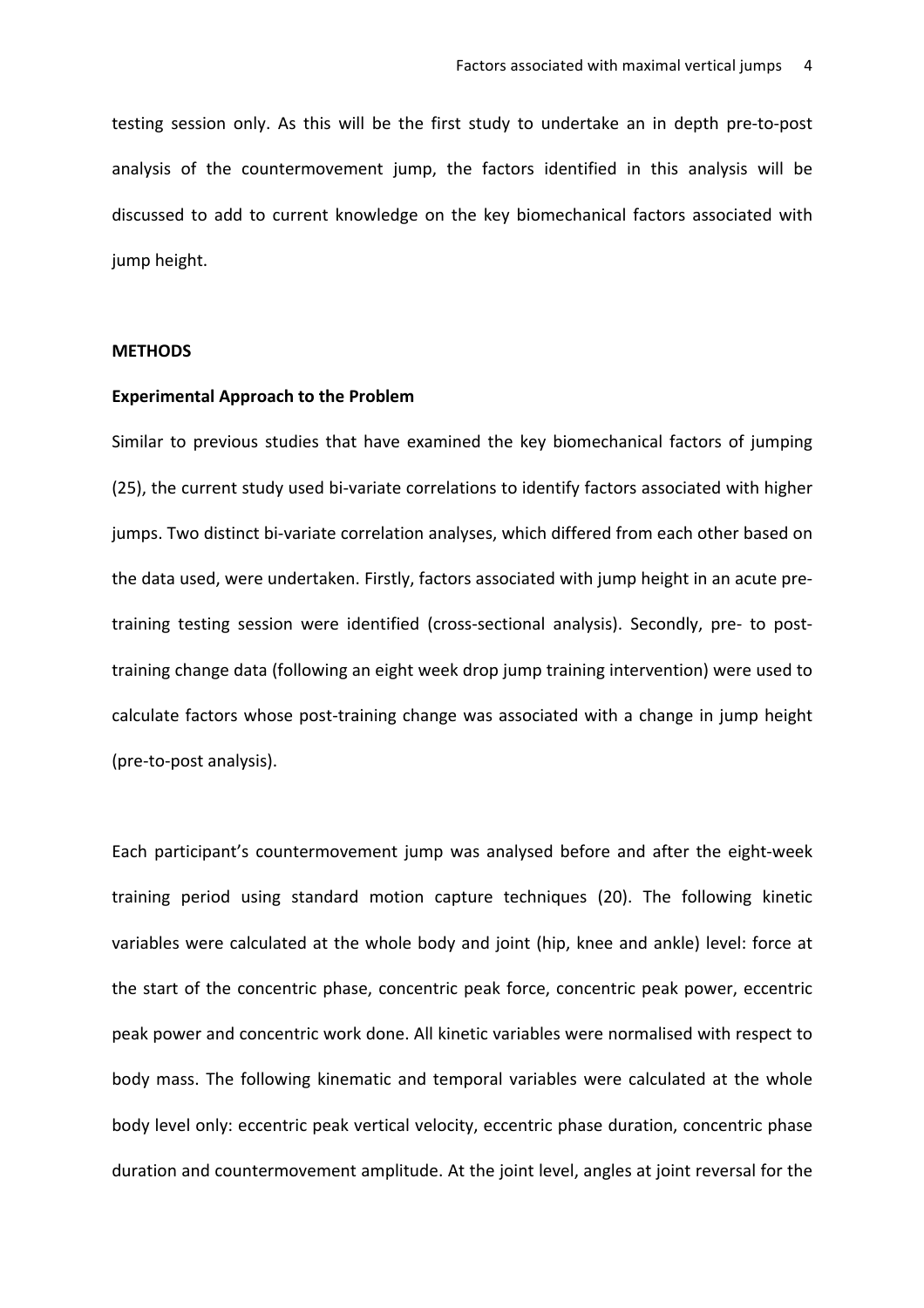hip, knee and ankle were examined. These particular variables were chosen due to their potential to influence countermovement jump height (1,9), and have previously been shown to exhibit good test-retest repeatability (20).

## **Subjects**

Forty-four athletic male students (mean  $\pm$  *SD*: age, 22  $\pm$  4 y; height, 177.8  $\pm$  5.2 cm; mass 77.5  $\pm$  9.3 kg) were recruited to take part in the study and all provided written informed consent as required by the Dublin City University Ethics Committee. The majority of participants played Gaelic football (47%), soccer (30%) and basketball (12%). Participants had not undertaken structured drop jump training in the previous six months.

## **Procedures**

Prior to jump testing, participants' height and weight were recorded using an electronic scale (Seca 876) and stadiometer (Seca 213). Participants then undertook a standardised warm-up which consisted of a three minute treadmill jog at 7  $km\cdot h^{-1}$  followed by five submaximal (approximately 50% of maximal intensity) countermovement jumps. The testing itself consisted of five maximal countermovement jumps, separated by an adequate rest period of forty seconds (24). The countermovement jump was initiated from an upright standing position before counter-moving to a self selected depth and then jumping vertically with maximum effort. Participants placed their hands on their hips for all trials and wore their own athletic footwear. It is acknowledged that the use of different verbal instructions or the use of an overhead target may lead to altered jump performance (11, 34). However, this does not affect the ability of the vertical jump variant utilised herein to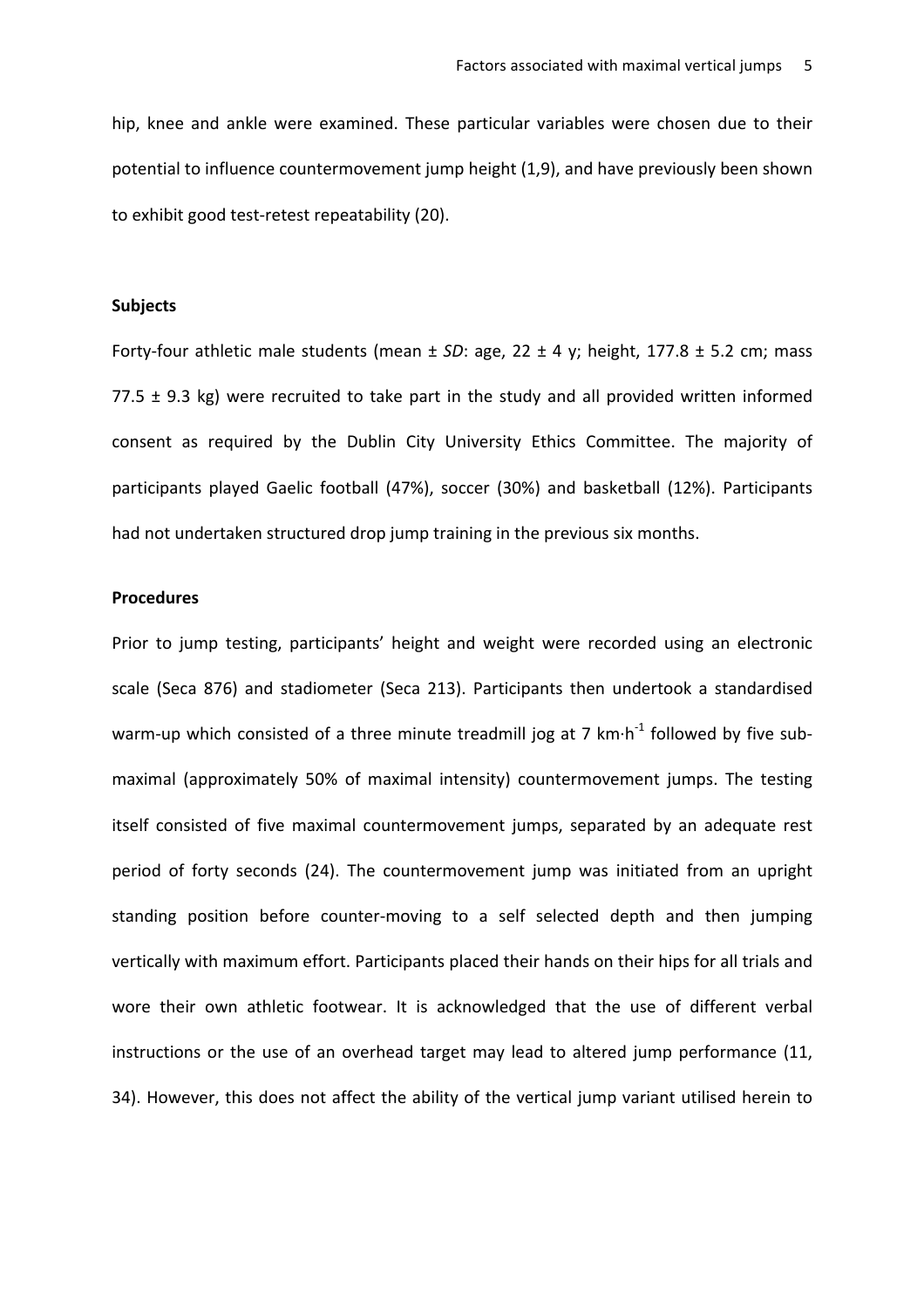examine the primary hypothesis of interest. Testing was undertaken at the same time of day, and participants wore the same footwear, in both pre- and post-testing sessions.

A twelve camera Vicon (Oxford, Oxfordshire, England) motion analysis system in conjunction with a 60 x 90 cm AMTI (Watertown, MA, USA) force platform was used to collect the jump data. As described by Marshall & Moran (20), reflective markers were placed on both limbs at the fifth metatarsal joint, calcaneus, lateral malleolus, lateral femoral epicondyle, greater trochanter and the glenohumeral joint. The motion capture system controlled simultaneous collection of motion (250Hz) and force data (1000Hz) at an effective capture rate of 250 Hz. Data were filtered using a recursive second-order low pass Butterworth digital filter (33). The force plate data were filtered at 70 Hz (20,21) and marker position data at different values: toe 6.62 Hz, heel 6.62 Hz, ankle 7.52 Hz, knee 9.21 Hz, hip 8.50Hz and shoulder 6.64 Hz (20,21). These values were determined by minimizing the root mean square difference between the vertical acceleration of the center of mass, and the same measure derived from force plate data (21). The mean data from each individual's best three jumps were used for further analysis.

The marker data were used to form a sagittal plane four-segment model, linked by frictionless hinge joints. Similar four segment models have also been used in previous examinations of the vertical jump (31,20,21). Bi-lateral marker data were combined in the formation of the model. The four segments were the foot, shank, thigh and head-armstrunk separated by the ankle, knee and hip joints, respectively. Standard inverse dynamics techniques were used to calculate sagittal plane joint moments and powers (33). Jump height was calculated as the difference between the body's centre of mass position when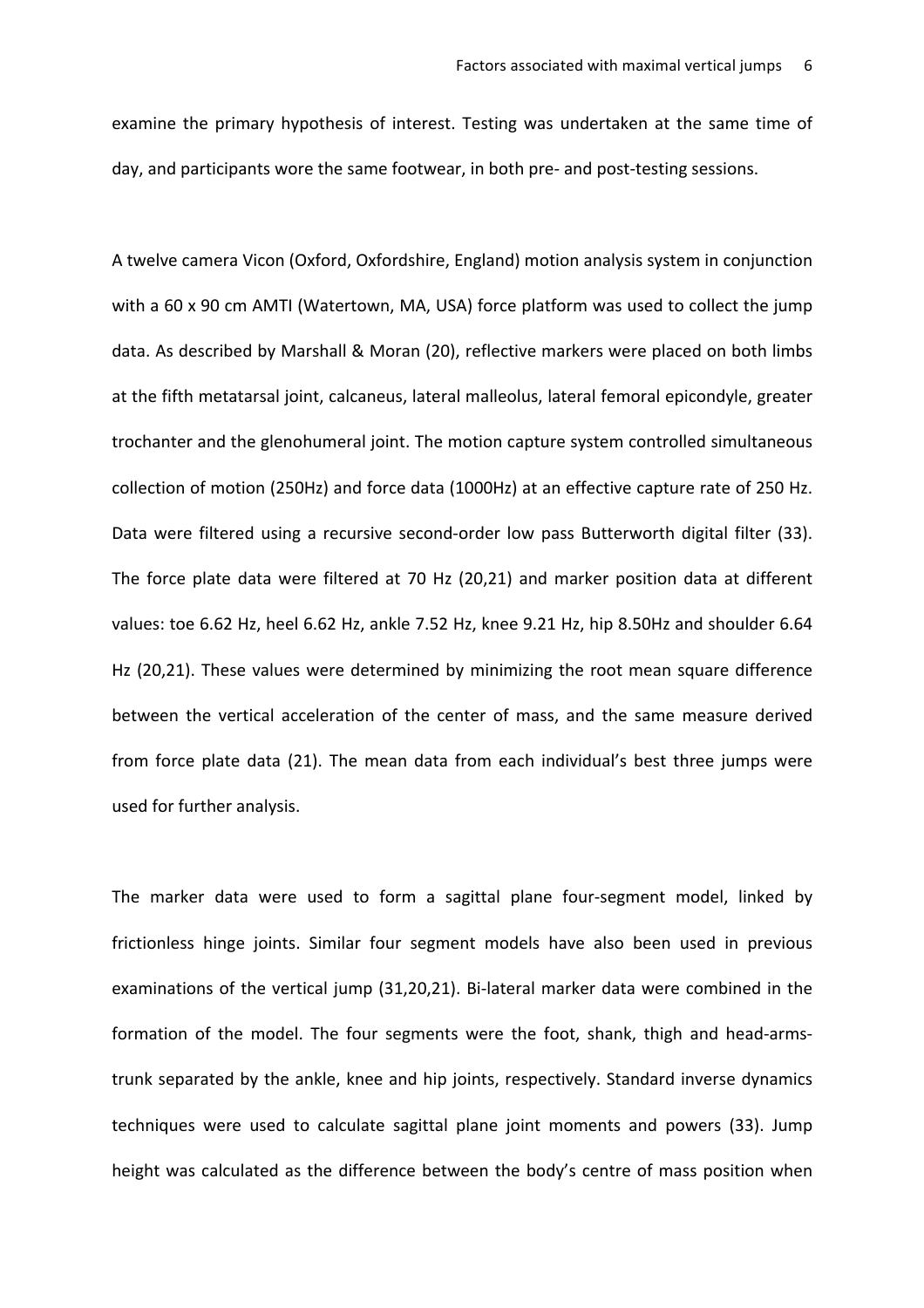standing and at the apex of the jump (20). Previous research has found excellent test-retest reliability for jump height using these techniques (20). A mean difference of 1.0cm between test and re-test jump heights was observed with an intraclass correlation coefficient of 0.88.

The eccentric and concentric phases of each jump, both at the whole body and joint level, were defined with respect to power production. When negative power was being produced by the centre of mass (or joint) it was considered to be acting eccentrically, and when positive power was being produced it was considered to be acting concentrically. The instant at which a joint changed from flexion to extension (or dorsiflexion to plantarflexion at the ankle) was termed joint reversal. All measures examined in this study were calculated in the sagittal plane only; hip angle for example, refers to hip flexion.

#### **Training Protocol**

Training consisted of four sets of eight drop jumps, from a 30 cm drop height, three times a week for eight weeks. Participants were instructed to undertake a 'countermovement' style drop jump (5). The warm-up for the training sessions consisted of a three minute 7 km.hr<sup>-1</sup> treadmill jog. One rest day was allocated between training days, and each session was supervised to ensure completion of all sets and repetitions. The recovery time between sets and repetitions was two minutes and fifteen seconds, respectively (24). Participants did not undertake other lower body plyometric or resistance training over the course of the training period. A jump height of 30cm was chosen as Lees & Fahmi suggested that if an optimal drop height were to exist for drop jump training it would be at lower  $($  < 34 cm) rather than higher drop heights (17). Neither training intensity nor training volume were altered in the present study as there is no evidence based research regarding the optimal increments by which to increase these over the course of a drop jump training period, or indeed when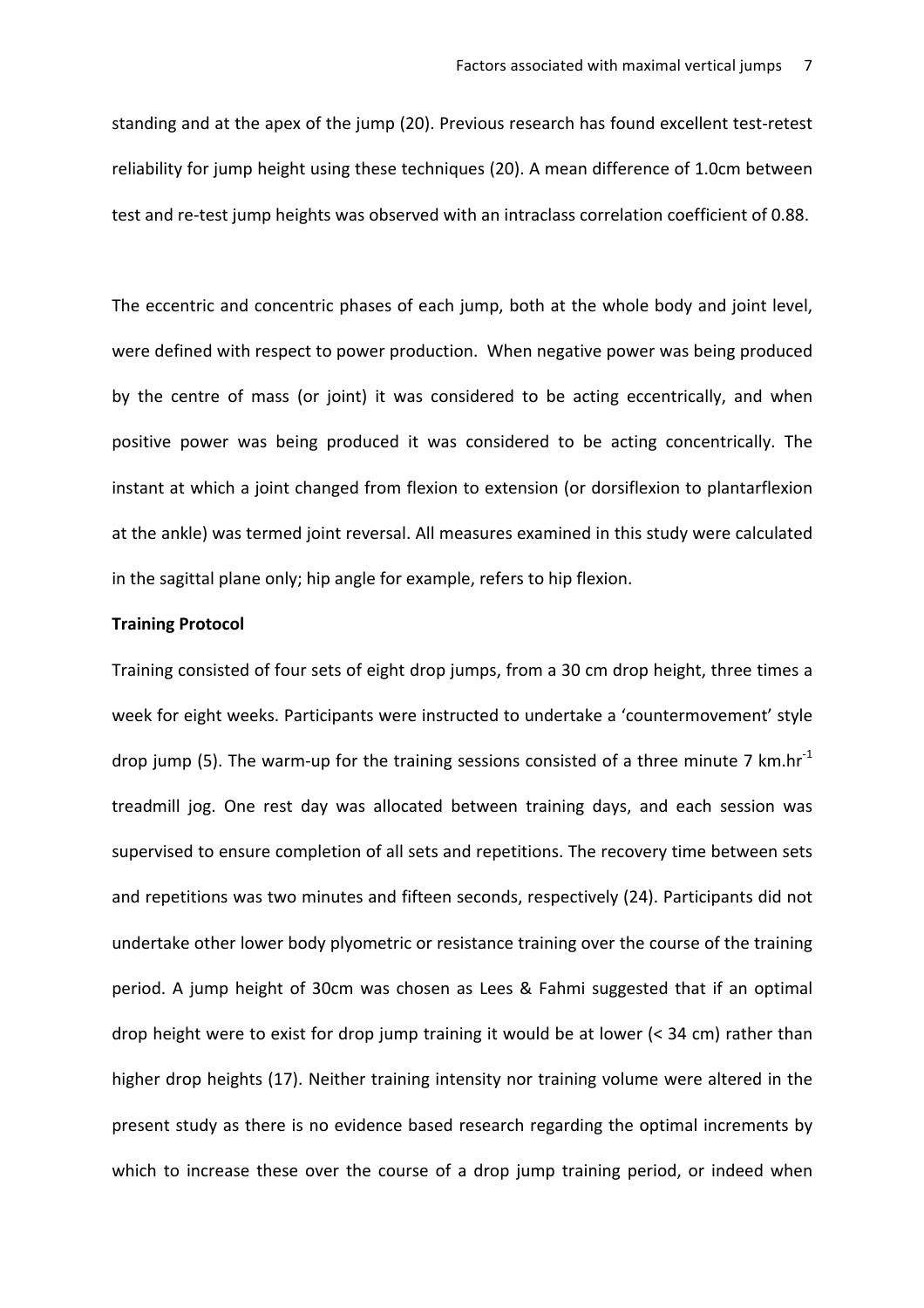these increments should be introduced  $(4,19)$ . The drop jump training protocol utilised in this study was chosen as similar protocols have previously resulted in significant improvements in countermovement iump height (4.13).

## **Statistical Analyses**

Variables were checked for normality of distribution using Shapiro-Wilks tests (10). Pearson bi-variate correlations were used to identify factors significantly correlated with jump height. Factors correlated with jump height in the acute pre-training testing session were identified (cross-sectional analysis) as were factors whose post-training change were correlated with a change in jump height (pre-to-post analysis). Regression techniques were not employed due to the likely presence of multicolinearity (20). In order to examine if a factor had significantly changed following the training intervention, pre versus post data was analysed using paired sample t-tests. All statistical analyses were carried out using SPSS for Windows (version 15.0, SPSS Inc., U.S.A) and statistical significance was set at  $P < .05$ .

## **RESULTS**

All variables exhibited normal distribution as evidenced by non-significant ( $P > 0.05$ ) Shapiro-Wilks tests (mean [95 % confidence intervals]: 0.964 [0.958, 0.969]).

Fourteen factors were related to jump height in the cross-sectional analysis but only six of these were subsequently found to be related to jump height in the pre-to-post analysis (Table 1). In addition, five factors identified in the pre-to-post analysis were not identified in the cross-sectional analysis (Table 1).

## Table 1 about here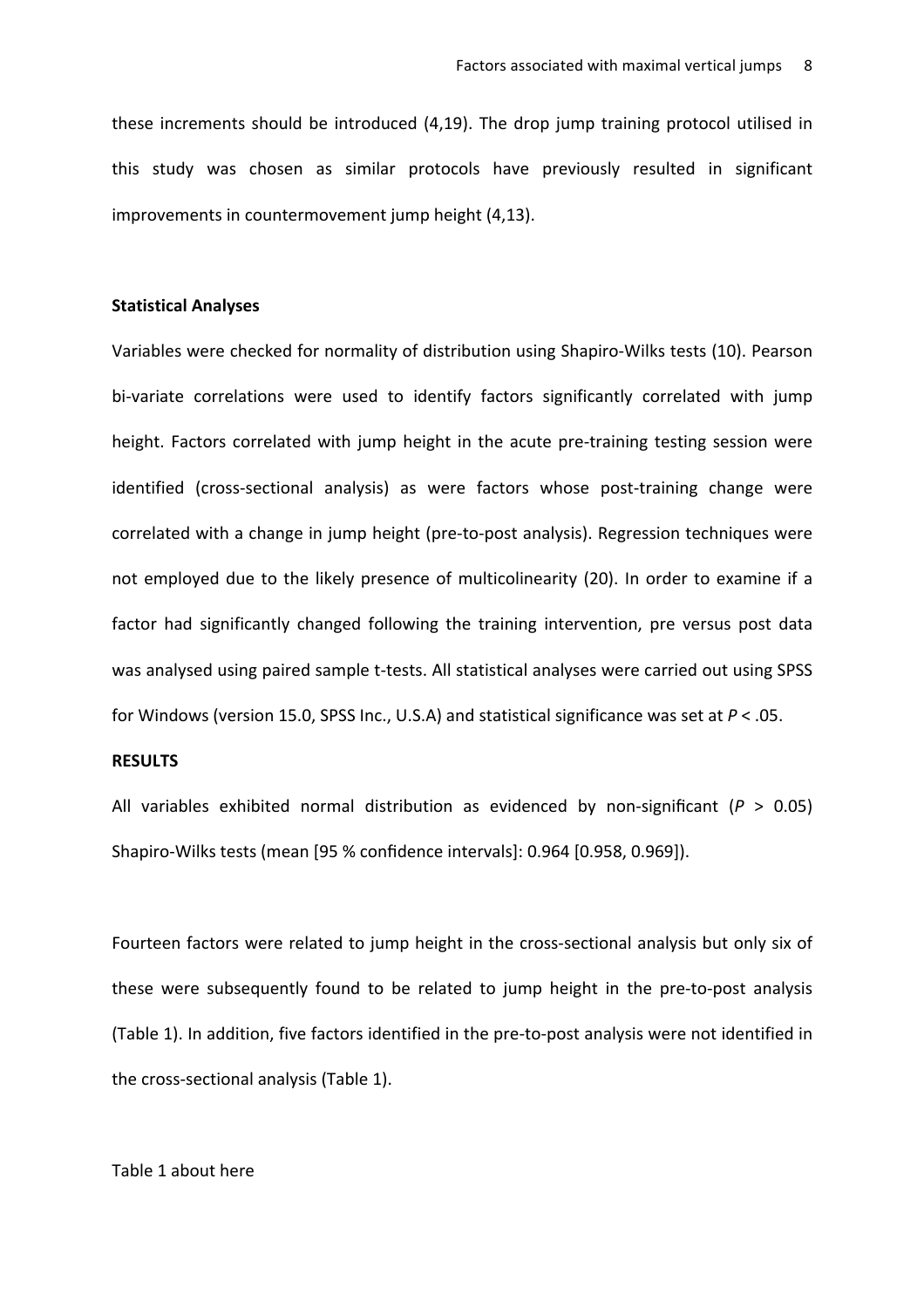Countermovement jump height increased significantly  $(P < .001)$  by 2.9 cm (6 %) following training (Table 2). Post-training changes in 11 biomechanical factors were significantly correlated with this increase in jump height (Table 1). The strongest correlations at the whole body level included whole body concentric work done ( $r = 0.62$ ) and peak power ( $r =$ 0.60). At the joint level, several hip related factors demonstrated noticeably strong correlations, including hip concentric peak power ( $r = 0.61$ ), work done ( $r = 0.57$ ), and angle at joint reversal ( $r = -0.56$ ).

The post-training changes exhibited in all biomechanical variables are detailed in Table 2. Salient findings included significant  $(P < .001)$  increases in concentric peak power (3 %), eccentric peak power (19 %), countermovement amplitude (14 %) and reductions in concentric ankle peak moment (14 %) and ankle concentric work done (13 %) (Table 2).

Table 2 about here

#### **DISCUSSION**

The majority of previous studies that have identified potential biomechanical factors to train to enhance countermovement jump height have done so using cross-sectional data (1, 9,25,31). Another approach is to use pre-to-post training change data, where the relationship between a change in a factor and an improvement in jump height can be examined more directly (27). The current study appears to be the first to compare the findings of these distinct approaches. Our findings illustrate that factors associated with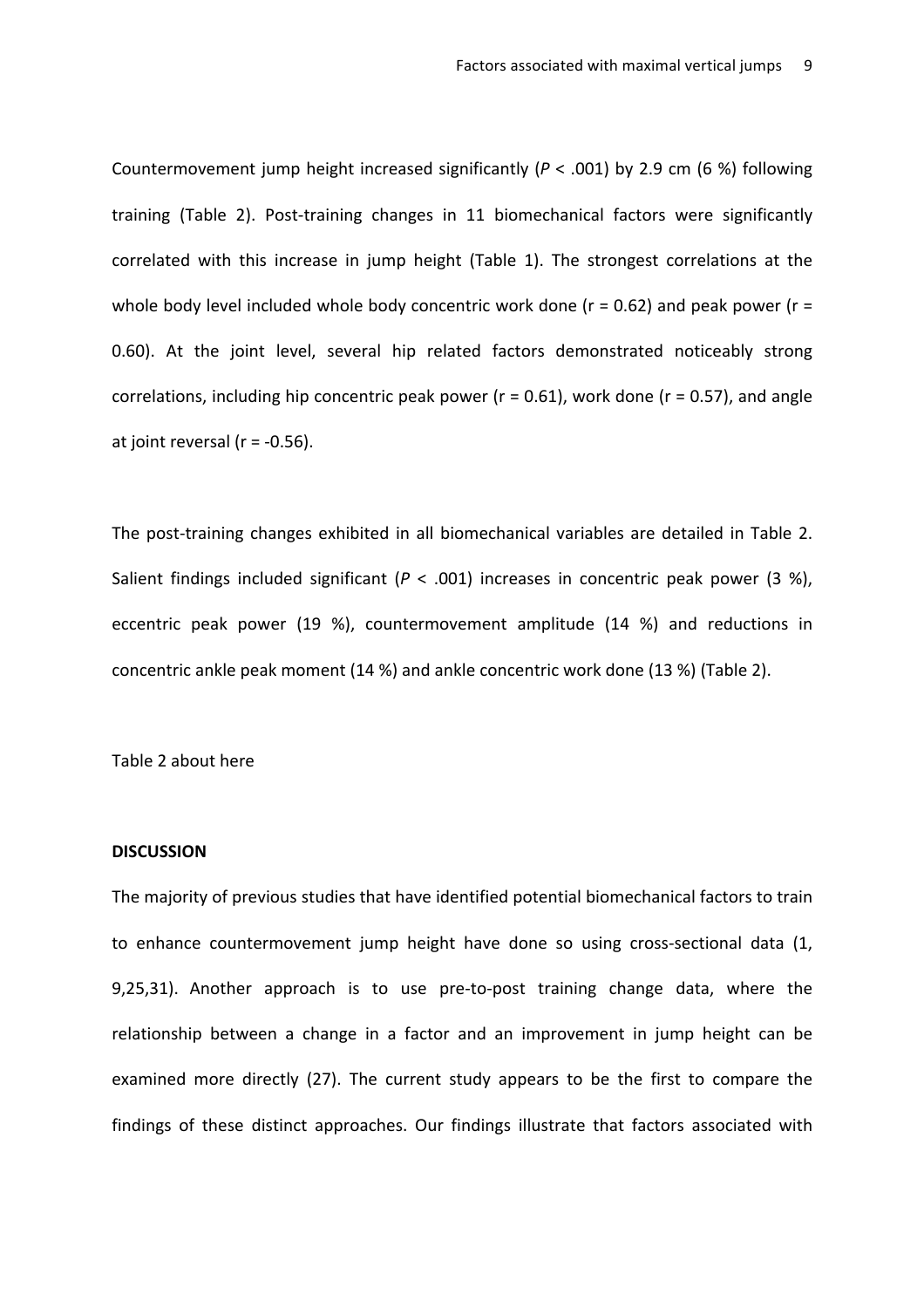jump height in a cross-sectional analysis are not necessarily those same factors associated with a post-training increase in jump height.

There was a 6% increase in jump height following the eight weeks of drop jump training which is comparable to the 8.7% improvement typically seen following plyometric training interventions (19). 

In total, eight of fourteen factors identified in the cross-sectional analysis were not subsequently identified in the pre-to-post analysis. For example, ankle concentric peak moment was positively correlated with jump height prior to training  $(r = 0.53, P < .001)$  but the pre- to post-training change in this variable was not related to the increase in jump height  $(r = -0.07, P = 0.658)$ . Indeed there was actually a significant 17 % reduction  $(P < .001)$ in ankle concentric peak moment at the end of the eight week training period (Table 2). These findings demonstrate that a cross-sectional analysis may identify factors that are not necessarily critical to an improvement in jump height. This is of particular importance to coaches who utilise the findings of cross-sectional analyses to identify factors to train to enhance jump height.

There are several potential explanations as to why the majority of factors identified in the cross-sectional analysis, were not subsequently found to be related to the post-training increase in jump height:

(a) Some variables (e.g. knee peak moment) may have only been identified in the pretraining cross-sectional analysis by virtue of their contributory relationship to other variables that were more strongly related to jump height (e.g. knee peak power).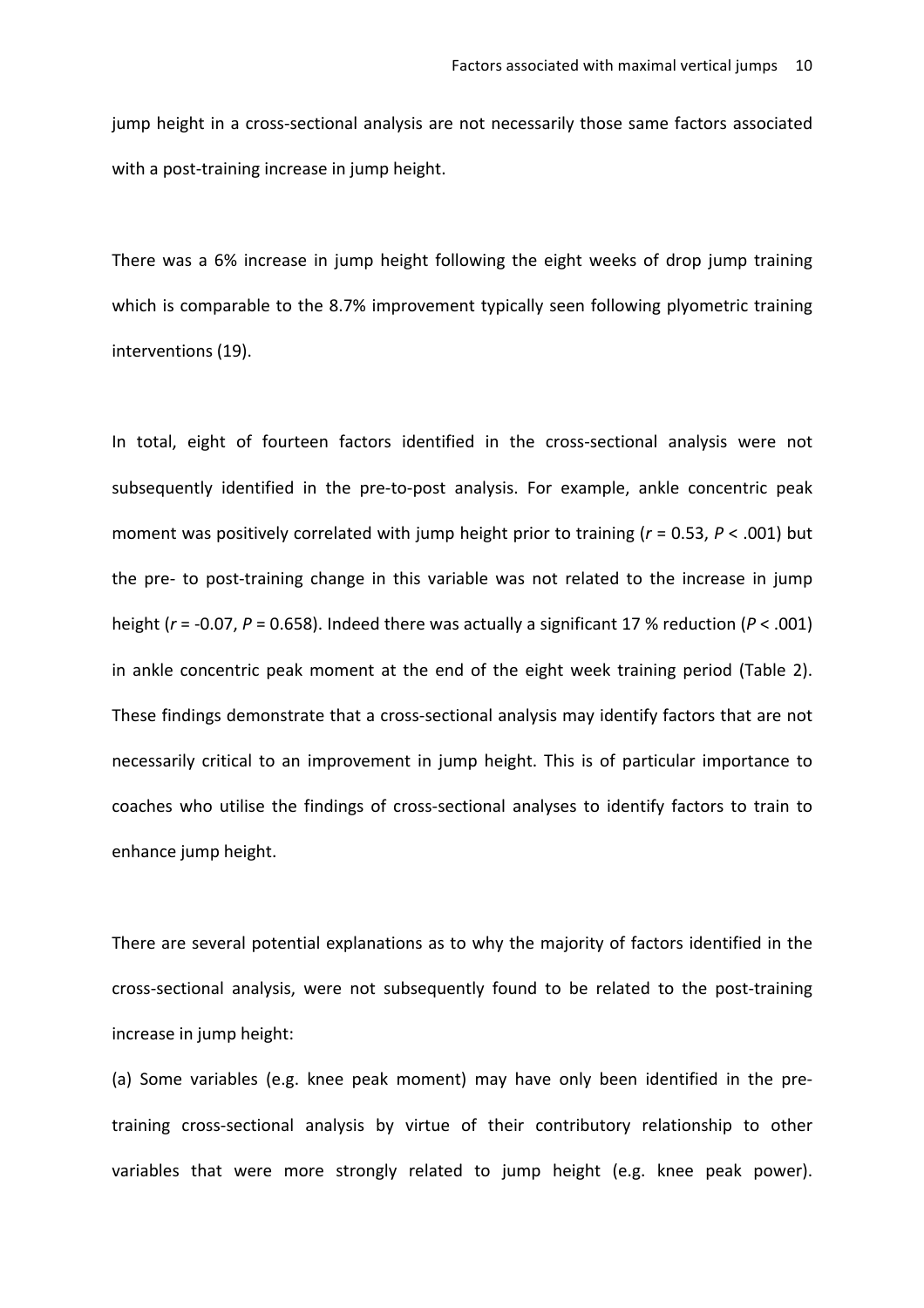Deterministic models illustrate this phenomenon through the inter-related yet hierarchical nature of the factors influencing several sporting tasks including jumping (7).

(b) Training induced technique changes may have reduced the role played by some factors in influencing jump height performance following training. A post-training decrease in ankle concentric peak moment and ankle concentric work done  $(P < .001)$  would suggest that the ankle joint was contributing less actively (more passively) to propulsion following the training period. This finding may be explained by greater force production about the knee (Table 2) generating a greater inertia of the body's centre of mass, and in effect 'pulling' the ankle joint into plantar flexion. This is in accordance with the inter-segmental biomechanical constraint which states that a muscular action at one joint can act to accelerate another joint it does not span due to inertial forces being transmitted from one segment to another (35).

(c) While an increase in some eccentric variable magnitudes may be expected to enhance jump height (through stimulating an enhanced stretch shortening cycle utilisation) any increases beyond a certain magnitude may not necessarily produce concomitant improvements in jump height. This may explain why the large 18 % increase in whole body eccentric peak power was not related to the post-training change in countermovement jump height.

Several of the biomechanical factors associated with an increase in jump height following training (pre-to-post analysis) were not identified in the pre-training cross-sectional analysis (Table 1). Hip flexion angle at joint reversal, for example, was significantly related to the post training increase in jump height ( $r = -0.56$ ,  $P < .001$ ) but was not related to jump height prior to training  $(r = -0.14, P = 0.360)$ . These findings suggest that a reliance on crosssectional data alone may not facilitate an identification of all potential factors to train to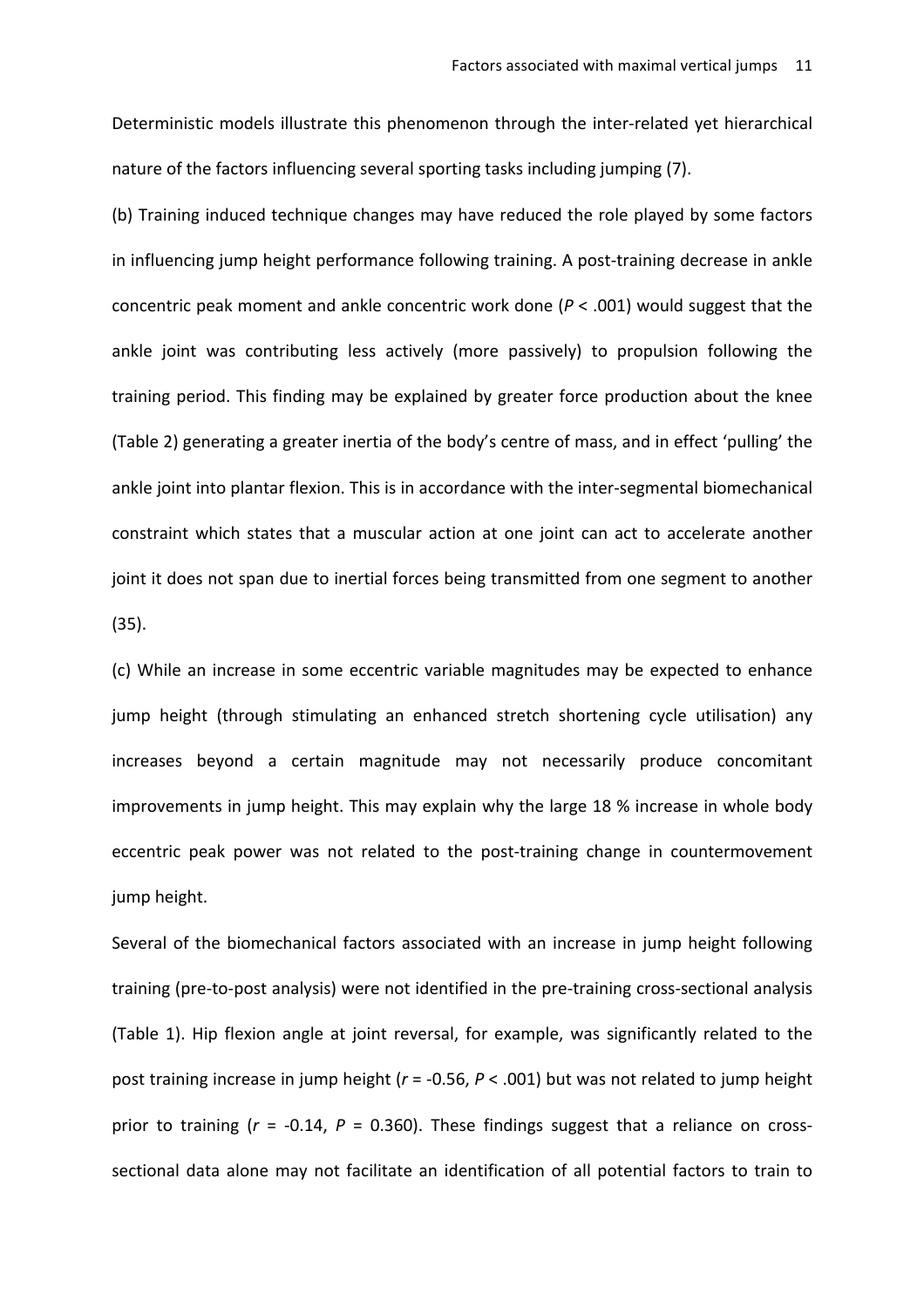enhance jump height. This lends support to the use of training interventions to aid in the identification of factors associated with performance outcome (27).

As far as the current authors are aware this is the first study to utilise a pre-to-post analysis to identify both whole body and joint level biomechanical factors associated with jump height. The identification of joint level factors may be particularly useful in providing more specific information to guide the design and implementation of targeted training interventions. Four of the eleven factors identified in this study pertained to power development in the concentric phase, namely: whole body, hip, knee and ankle concentric peak power. While several previous studies have found significant and strong correlations between whole body peak power and jump height  $(1,9,14)$ , our study appears to be the first to do so using pre-to-post data. Peak hip power had a notably larger association with the post-training increase in jump height ( $r = 0.61$ ) than either peak ankle ( $r = 0.32$ ) or knee power (0.33). Previous studies have also highlighted the relative importance of the hip in vertical jumping. Vanrenterghem et al. (31) and Aragon-Vargos & Gross (1), for example, both found significant correlations between hip concentric peak power and jump height ( $r =$ .0.68 and 0.66, respectively), albeit in a cross-sectional analysis. Moreover, Pandy and Zajac (23) found the gluteus maximus muscle, a hip extensor, to be a major contributor to energy production during vertical jumping. Together, these findings highlight that exercises prescribed to enhance jump ability should aim to enhance concentric power output, but do so with a particular focus on enhancing hip power. This is not to suggest a focus on concentric muscle action alone when training jump ability. On the contrary, a likely mechanism of the increased concentric power output in the present study was an improvement in stretch shortening cycle function, driven by training related improvements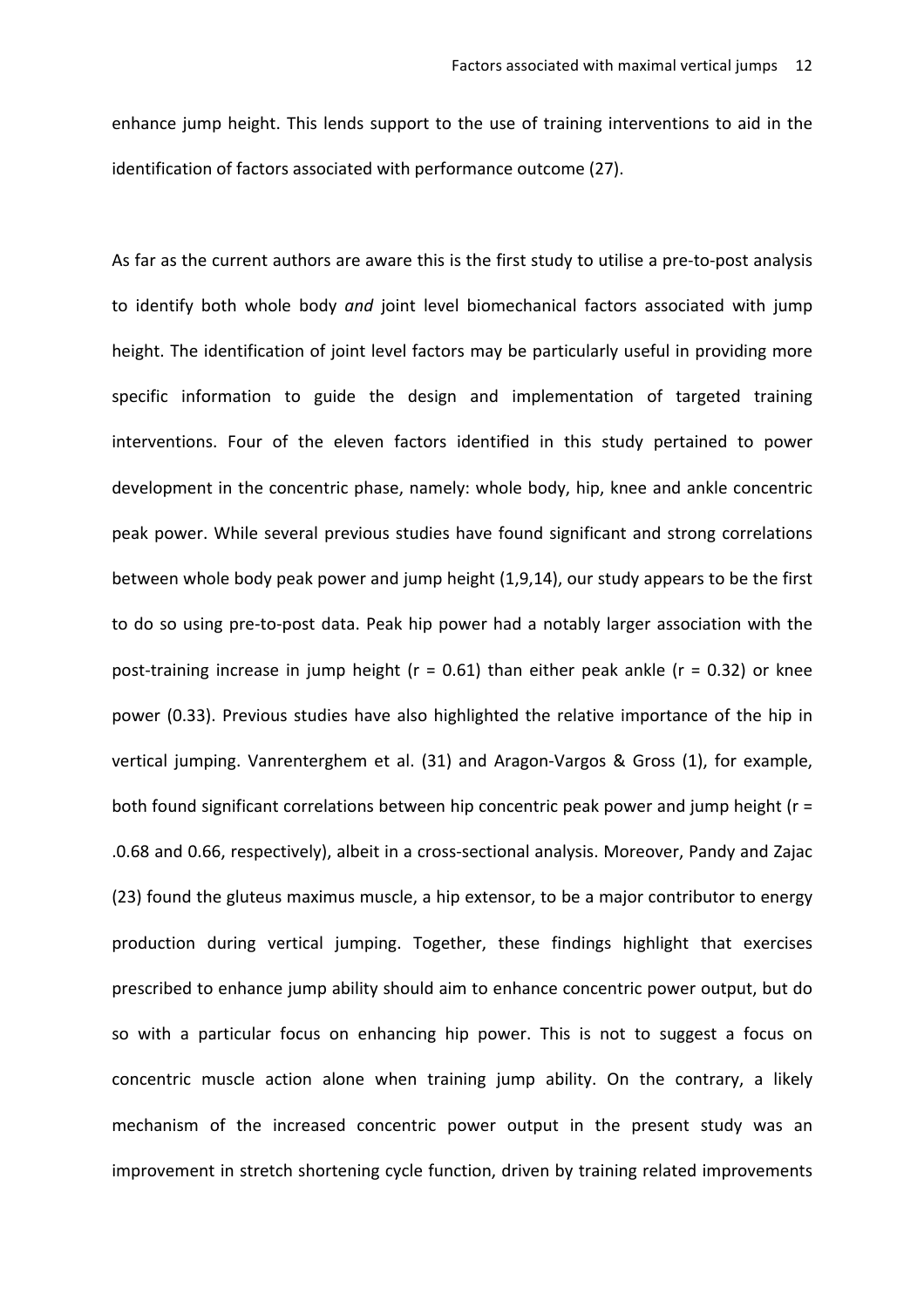in eccentric muscle action (8). Significant increases in eccentric phase velocity and eccentric peak power, and a reduction in eccentric phase duration, provide evidence for this (Table 2). Cormie et al. (8) also cited enhanced stretch shortening cycle function as a contributor to improved jumping ability following training interventions.

Despite the strong correlation between peak hip power and jump height in the pre-to-post training correlation analysis, peak hip power did not enhance at a group level following training (Table 2). However, and as apparent from figure 1, several individuals within the group did experience concomitant increases in peak hip power and jump height, while others experienced concomitant declines. These individual level changes were masked in the overall group analysis (3).

## Figure 1 about here

Variability in the adaptation of jump mechanics to the training regime may be due to differences in how individuals undertake the training exercise (drop jump) or the task of interest (countermovement jump). Bobbert et al. (6) found that when drop jumping there appears to be a jump technique continuum between 'high speed - low range of motion' jumps and 'low speed - high range of motion' jumps. This can influence the training load placed on the system, as well as the muscles surrounding individual joints, and in turn the training outcome (20). Variability in how individuals undertake the countermovement jump itself may also influence the training effect of a given exercise. Samozino et al. (26) found that maximal jump performance is dependent, at least in part, on an optimal force-velocity relationship. Individuals can have different optimal levels of force and velocity due to inter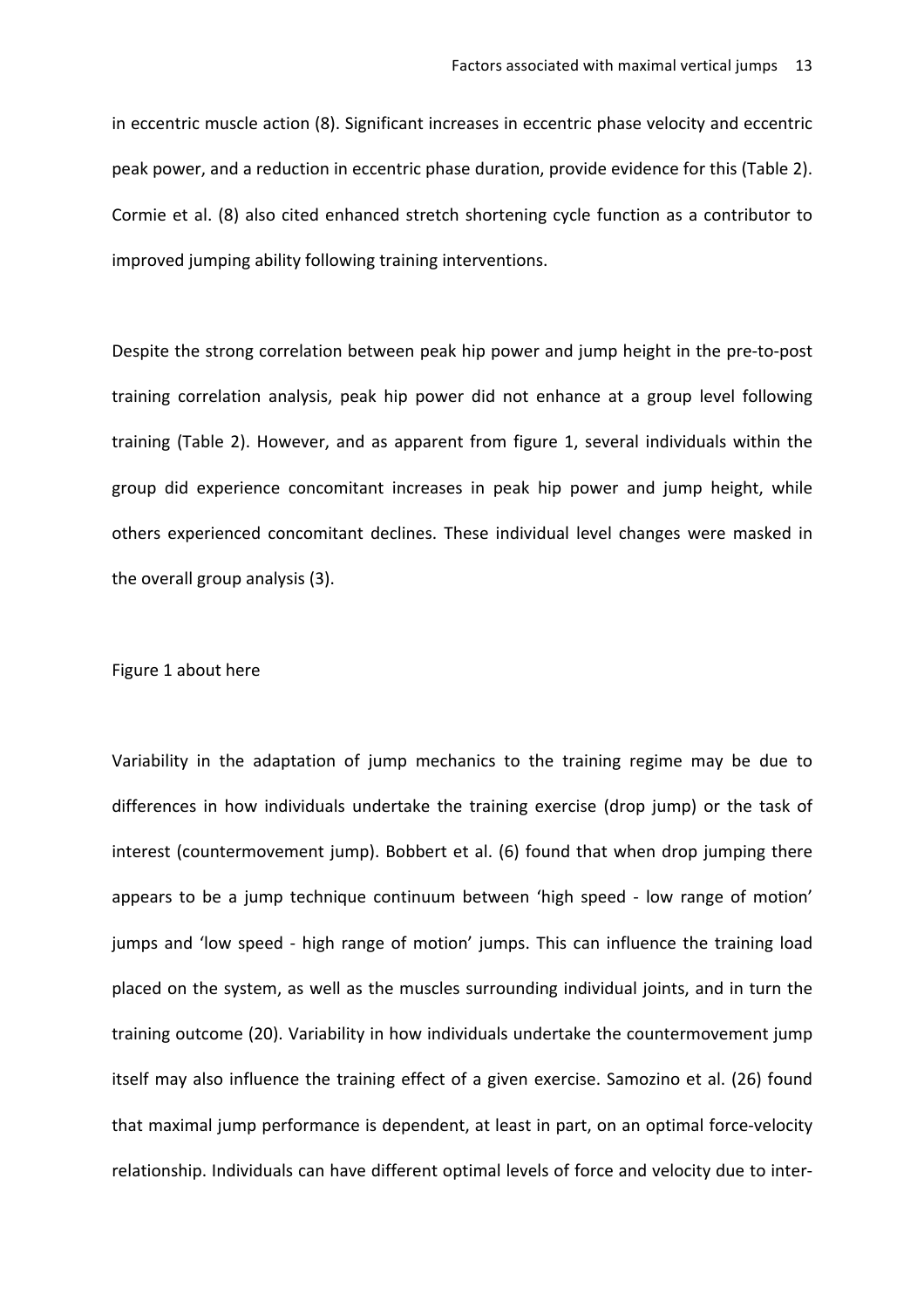individual differences in anthropometrics or training history (3,26). Variability may be further increased when the degrees of freedom are considered (16). For example, some individuals may have enhancements induced at the hip joint, while others at the knee joint; thereby increasing inter-participant variability. Thus the drop jump in the current study may have induced training related changes that were not optimal for each individual. This may explain why significant increases in variables, such as knee concentric peak moment (table 2), were not related to an improvement in jump height.

In light of the observed importance of a large power output while jumping it is not surprising to find that whole body concentric peak velocity and concentric work done were also associated with the pre- to post-training increase in jump height; power being the product of force and velocity, and work done being the integral of power with respect to time. Greater concentric work done can be facilitated by using a larger countermovement amplitude and concentric phase duration, which may explain why both of these variables were also found to be related to the increase in jump height. Aragon-Vargas & Gross also found that countermovement amplitude was a key factor in maximal jump height, and was included in many of the best regression models of jump height at a group level ( $R^2 = 0.88$ ) (1). Similarly, the duration of the concentric phase was a significant factor in jump height achievement for several subjects in Aragon-Vargas & Gross' single subject analysis (e.g. Subject A,  $R^2 = 0.83$ ) (2).

The remaining three factors identified in the pre-to-post analysis were all at the hip joint: hip concentric work done, hip moment at joint reversal and hip angle at joint reversal. These findings reinforce the notion that neuromuscular output at the hip is a particularly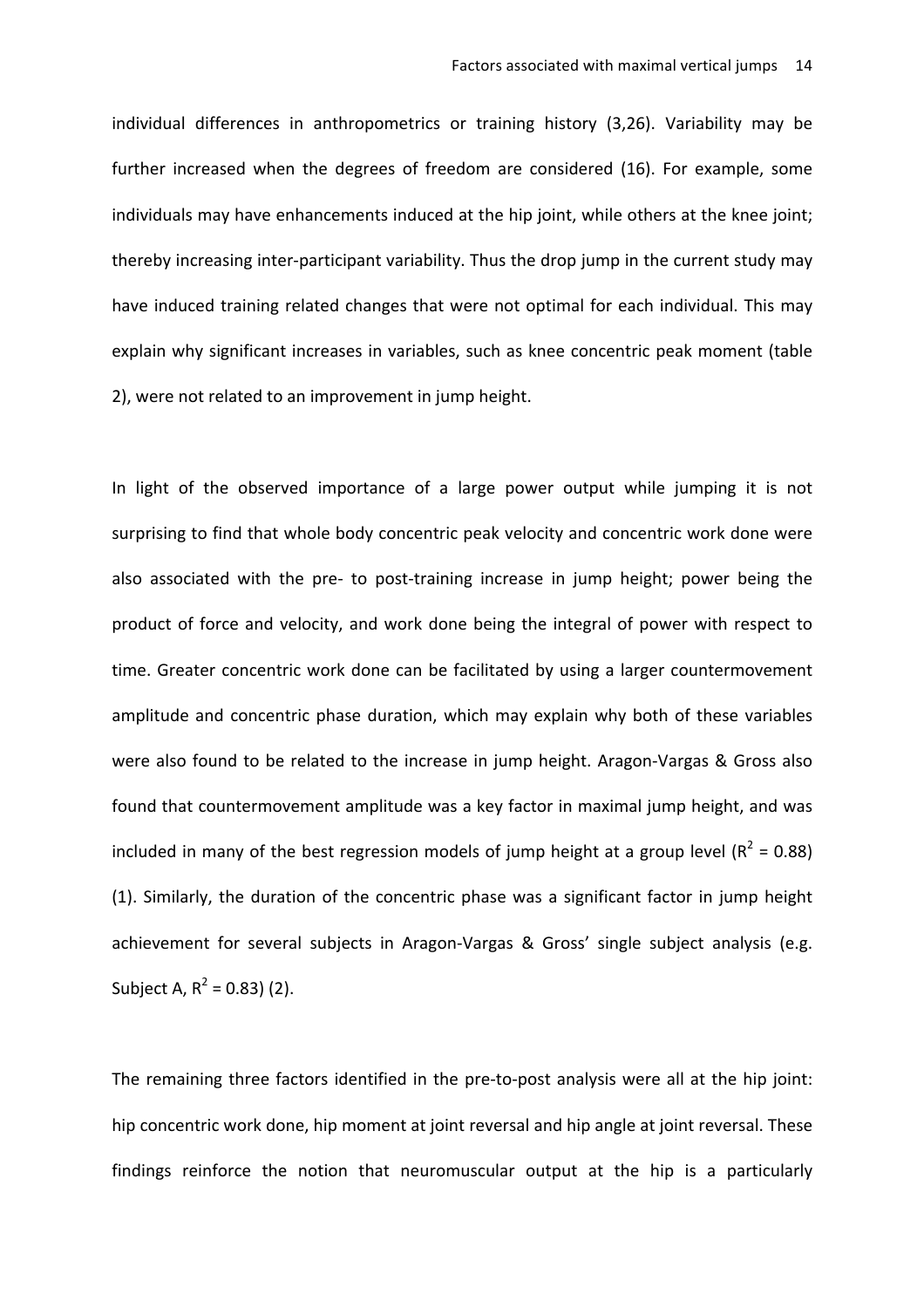important contributor to vertical jump performance (31, 32). Despite being identified in the pre-to-post analysis, hip moment at joint reversal and hip concentric peak power did not change significantly at a group level following training (Table 2). As discussed above for peak hip power, these apparent anomalies can be explained by the fact that some individuals in the group experienced post-training magnitude increases while others experienced declines; this is apparent from the relatively large standard deviation of the post-training magnitude changes in these factors (Table 2).

Due to inter-individual differences in force production capacity (e.g. joint power, joint dominance), anthropometrics (e.g. limb lengths), muscle morphology (e.g. percentage muscle fibre type) and past-training experience, all of the countermovement jump factors identified in the pre-to-post analysis may not be exactly the same for other individuals or groups. Whether core biomechanical factors exist that are relatively stable across different groups and/or individuals remains to be seen. Inter-individual differences in optimal timing of segment rotations (coordination) are also likely to exist (2) but an examination of such variables was beyond the scope of the current study.

A potential limitation of this study is that the training modality utilised, the drop jump, may not have sufficiently enhanced every factor to the extent necessary for it to be identified in the pre-to-post analysis. This might explain why Sheppard et al. (27) found that an increase in whole body concentric peak force was related to an increase in jump height following training  $(r = 0.55, P < .05)$ , while the current study did not. Indeed enhancements in peak power and jump height in the current study appear to be derived from increases in peak velocity rather than peak force (Table 2). It is also acknowledged that due to the use of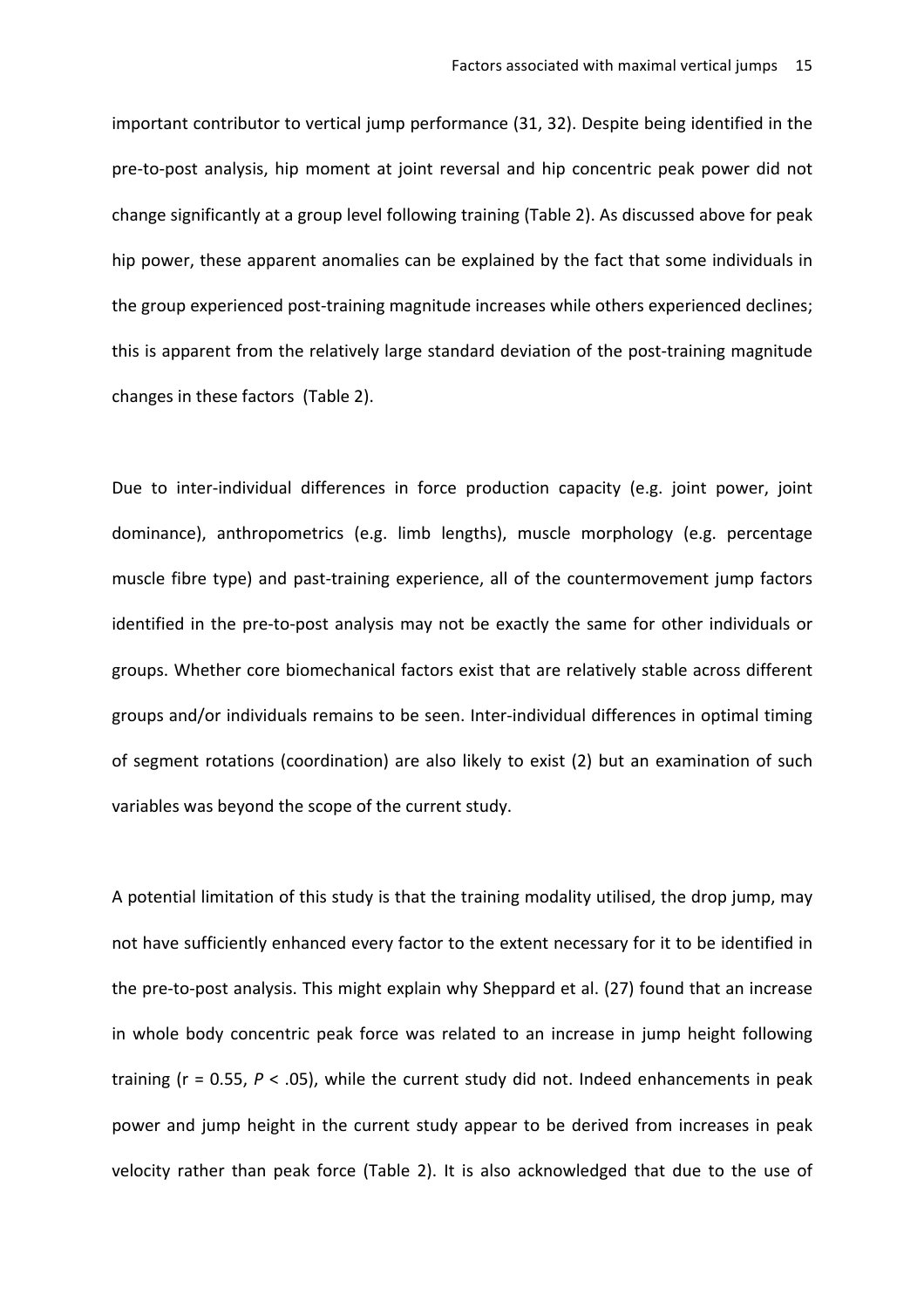multiple t-tests when examining the post-training changes, there may have been an increased risk of identifying a significant difference by chance (type 1 error).

In conclusion, biomechanical factors significantly correlated with countermovement jump height in a cross-sectional analysis are not necessarily those same factors that are correlated with jump height in a pre-to-post analysis. These findings have major implications for strength and conditioning professionals who utilise cross-sectional data to identify factors to train in order to improve jump height: (a) not all factors identified in a cross-sectional analysis may be critical to the improvement of jump height, and (b) a cross-sectional analysis alone may not identify all potential factors limiting jump height. This study lends support to the use of training interventions to aid in the identification of factors associated with performance outcome.

#### **PRACTICAL APPLICATIONS**

A reliance on cross-sectional studies alone to identify factors to train to enhance jump ability will likely result in sub-optimal performance improvements.

While exercises prescribed to improve jump height should aim to enhance concentric power production at all joints, a particular emphasis on enhancing hip joint peak power may be warranted. Plyometric and ballistic (e.g. weighted jump squat) training have both been found to enhance whole body power in a countermovement jump (18,15) but the authors are unaware of any studies that have found one of these forms of exercise more effective than the other at enhancing hip power output.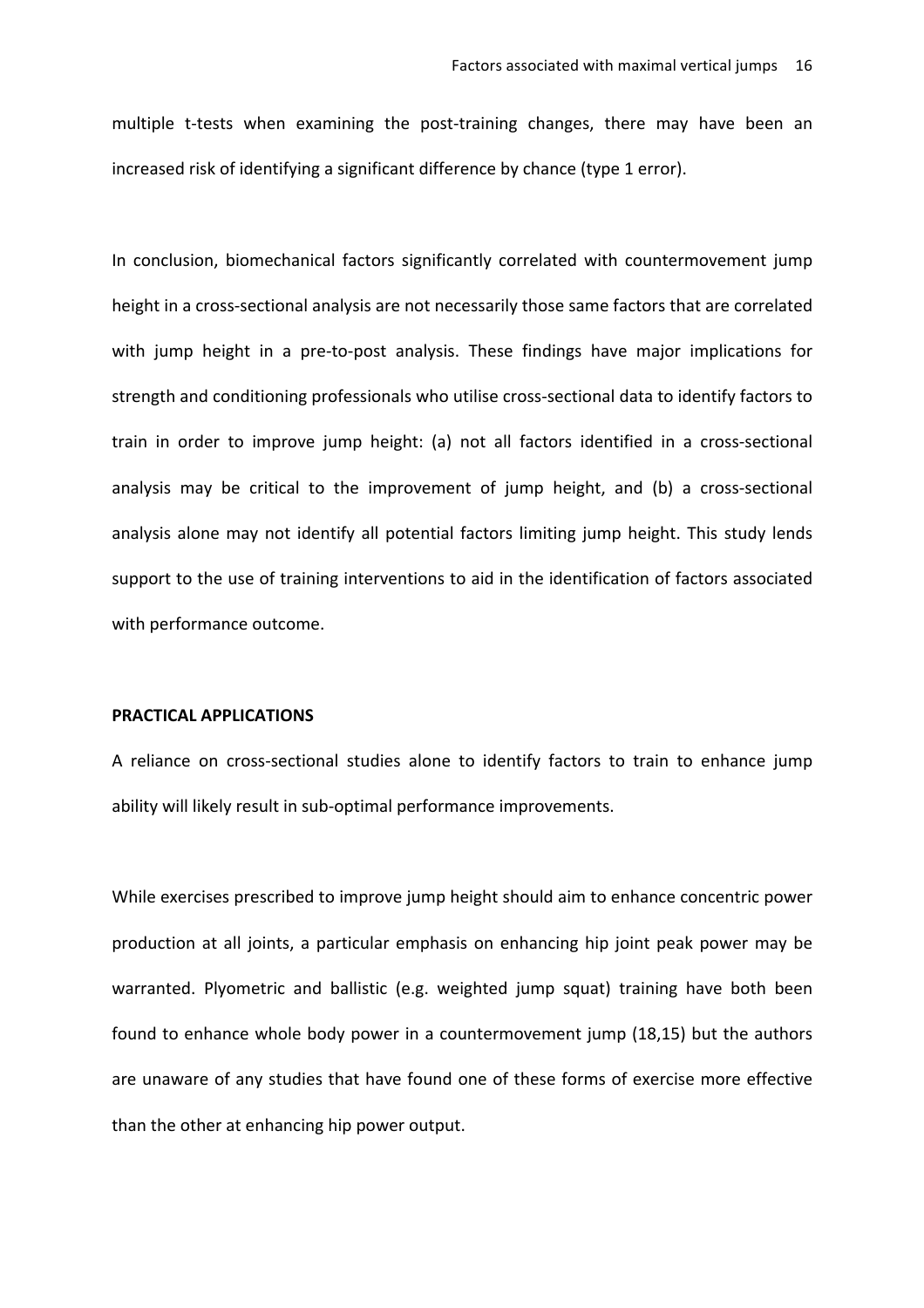Having greater hip flexion during the eccentric phase of the countermovement jump was a key factor associated with an improvement in jump height. A more optimal hip flexion angle is likely to enhance other factors that were related to jump height including countermovement amplitude, concentric phase duration, concentric work done and hip moment at joint reversal. It is suggested that coaches examine their athletes' jumping technique and identify those athletes who may benefit from a greater hip flexion angle. Augmented technique feedback (e.g. video playback combined with coaching advice) may be particularly useful with such athletes (22). It is important to acknowledge that increases in hip flexion beyond an optimal will likely lead to a performance decrement due, at least in part, to a less effective utilisation of the stretch shortening cycle.

## **REFERENCES**

- 1. Aragon-Vargas L and Gross MM. Kinesiological factors in vertical jump performance: differences among individuals. *J Appl Biomech* 13:24-44, 1997.
- 2. Aragon-Vargas L and Gross M. Kinesiological factors in vertical jump performance: differences within individuals. *J Appl Biomech* 36(6):34-44, 1997.
- 3. Bates BT, James CR and Dufek JS. Single-subject analysis. In: Innovative Analysis of Human Movement. N Stergiou, ed. Leeds: Human Kinetics, 2004.
- 4. Bobbert M. Drop jumping as a training method for jumping ability. Sports Med 9(1):7-22, 1990.
- 5. Bobbert MF, Huijing PA and van Ingen Schenau G. Drop jumping. I. The influence of jumping technique on the biomechanics of jumping. *Med Sci Sports Exerc* 19(4):332-338, 1987.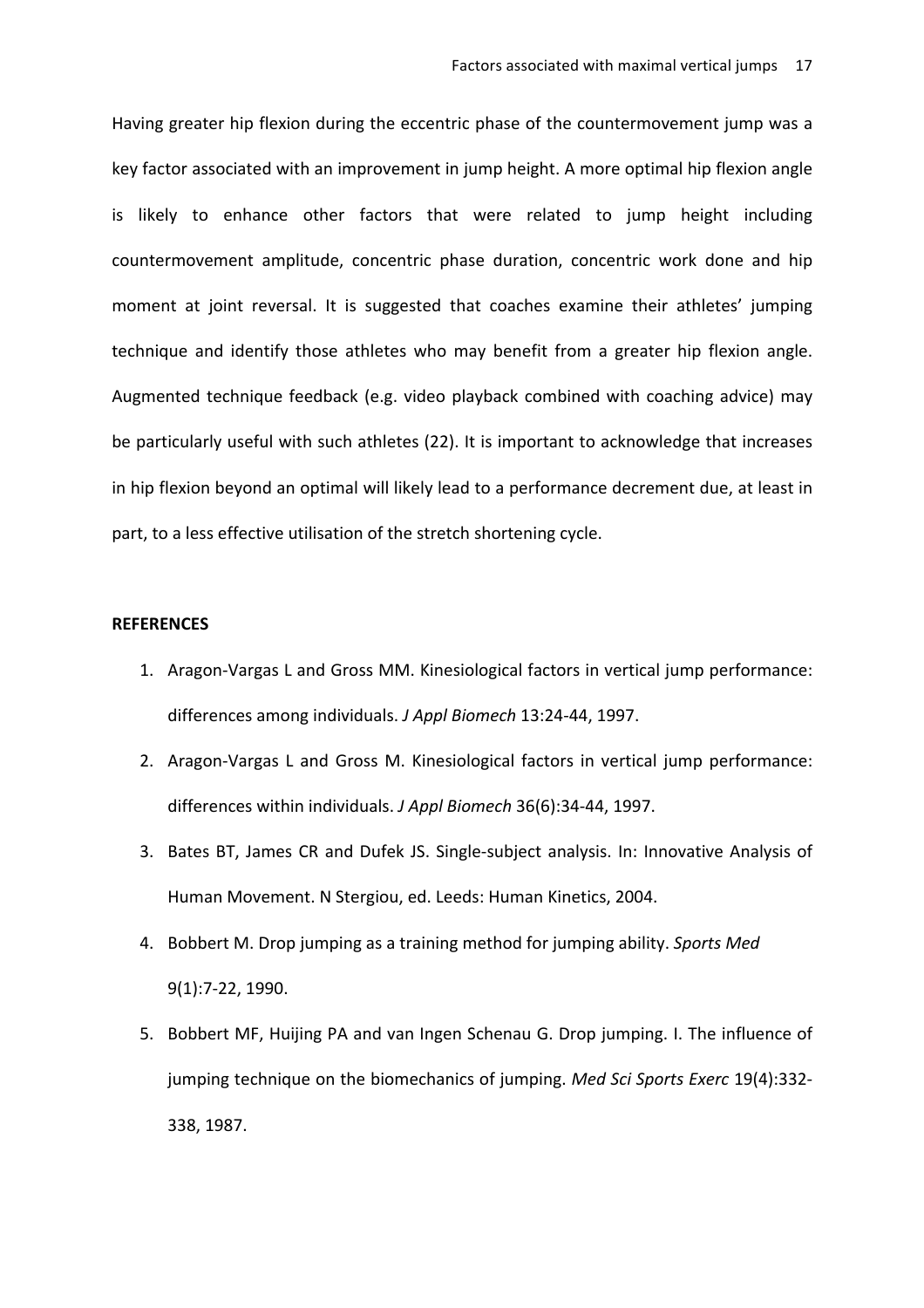- 6. Bobbert MF, Mackay M, Schinkelshoek D, Huijing PA, and van Ingen Schenau GJ. Biomechanical analysis of drop and countermovement jumps. *Eur J Appl Physiol Occup Physiol* 54(6):566-573, 1986.
- 7. Chow JW and Knudson DV. Use of deterministic models in sports and exercise biomechanics research. Sport Biomech 10(3):219-233, 2011.
- 8. Cormie P, McGuigan M and Newton R. Adaptations in athletic performance after ballistic power versus strength training. *Med Sci Sports Exerc* 42(8):1582-1598, 2010.
- 9. Dowling JJ and Vamos L. Identification of kinetic and temporal factors related to vertical jump performance. *J Appl Biomech* 9:95-95, 1993.
- 10. Field A. *Discovering Statistics Using SPSS*. London: Sage Publications, 2005.
- 11. Ford KR, Myer GD, Smith RL, Byrnes RN, Dopirak SE and Hewett, TE. Use of an overhead goal alters vertical jump performance and biomechanics. *Journal Strength Cond Res* 19(2): 394-399, 2005.
- 12. Gabbett T and Georgieff B. Physiological and anthropometric characteristics of Australian junior national, state, and novice volleyball players. *J Strength Cond Res* 21(3):902-908, 2007.
- 13. Gehri DJ, Ricard MD, Kleiner DM, Kirkendall DT. A comparison of plyometric training techniques for improving vertical jump ability and energy production. *Journal Strength Cond Res* 12(2):85-89, 1998.
- 14. Harman EA, Rosenstein MT, Frykman PN and Rosenstein RM. The effects of arms and countermovement on vertical jumping. Med Sci Sports Exerc 22(6):825-833, 1990.
- 15. Hori N, Newton RU, Nosaka K, Stone M. Weightlifting exercises enhance athletic performance that requires high-load speed strength. *Strength Condit J* 27(4): 50-55, 2005.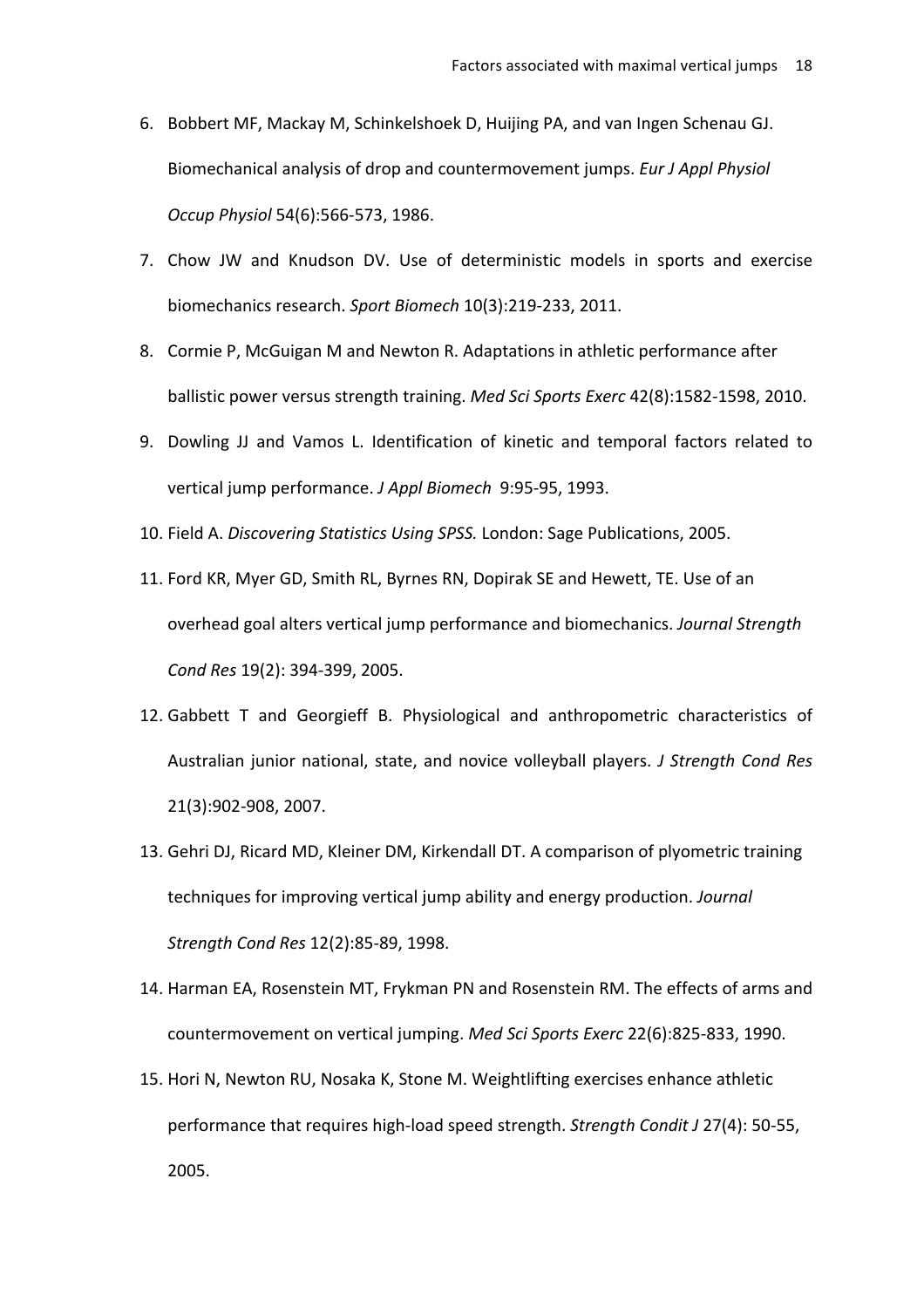- 16. Latash ML. (2012). The bliss (not the problem) of motor abundance (not redundancy). *Exp Brain Res* 217(1):1-5, 2012.
- 17. Lees A and Fahmi E. Optimal drop heights for plyometric training. *Ergonomics* 37(1):141-148, 1994.
- 18. Leubbers PE, Potteiger JA, Hulver MW, Thyfault JP, Carper MJ and Lockwood RH. Effects of plyometric training and recovery on vertical jump performance and anaerobic power. *J Strength Cond Res* 17(4):704-709, 2003.
- 19. Markovic G. Does plyometric training improve vertical jump height? A metaanalytical review. *BJSM* 41(6):349-355, 2007.
- 20. Marshall BM, Moran KA. Which drop jump technique is most effective at enhancing countermovement jump ability, "countermovement" drop jump or "bounce" drop jump? *J Sport Sci* 31(12):1368-1374, 2013.
- 21. Moran KA and Wallace ES. Eccentric loading and range of knee joint motion effects on performance enhancement in vertical jumping. Hum Movement Sci 26(6):824-840, 2007.
- 22. Myer GD, Stroube BW, DiCesare CA, Brent JL, Ford KR, Heidt RS and Hewett TE. Augmented feedback supports skill transfer and reduces high-risk injury landing mechanisms: a double-blind, randomized controlled laboratory study. Am J Sports *Med* 41: 669-677, 2013.
- 23. Pandy M and Zajac F. Optimal muscular coordination strategies for jumping. *J Biomech* 24(1):1-10, 1991.
- 24. Read MM and Cisar C. The influence of varied rest interval lengths on depth jump performance. *J Strength Cond Res* 15(3):279-283, 2001.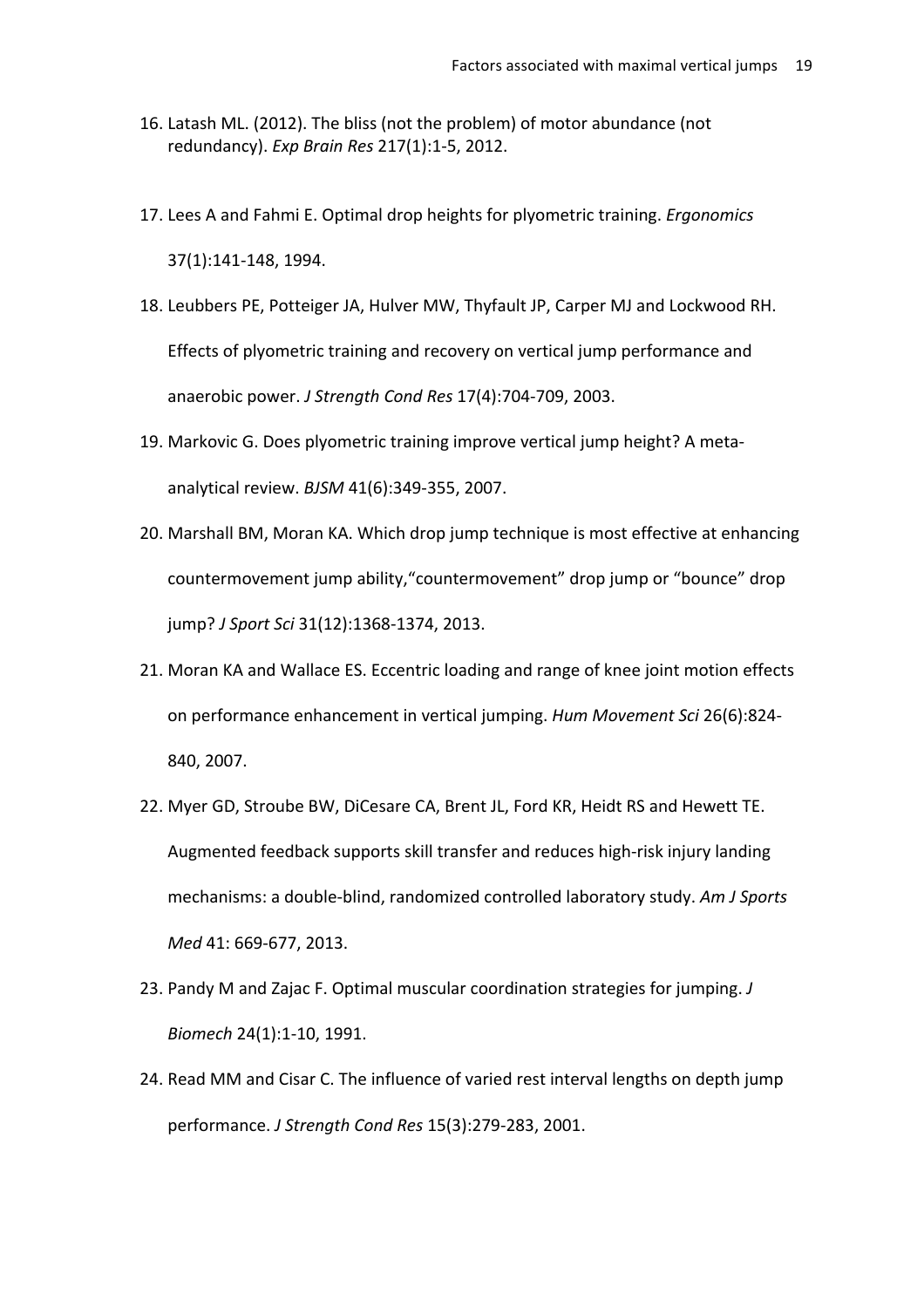- 25. Riggs MP and Sheppard JM. The relative importance of strength and power qualities to vertical jump height of elite beach volleyball players during the countermovement and squat jump. *J Hum Sport Exerc* 4(3):221-236, 2009.
- 26. Samozino P, Rejc E, Di Prampero P, Belli A and Morin J-B. Optimal Force–Velocity Profile in Ballistic Movements -Altius: Citius or Fortius? Med. Sci. Sports Exerc 44(2):313–322, 2012.
- 27. Sheppard JM, Chapman DW, Gough C, McGuigan MR, Newton RU. Twelve-month training-induced changes in elite international volleyball players. *J Strength Cond Res* 23(7):2096-2101, 2009.
- 28. Spirtes P, Glymour C and Scheines R. *Causation, Prediction, and Search.* London: MIT Press, 2000.
- 29. Suppes P. A Probabilistic Theory of Causality. Amsterdam: North-Holland Publishing Company, 1970.
- 30. Torres-Unda J, Zarrazquin I, Gil J, Ruiz F, Irazusta A, Kortajarena M, Seco J, and Irazusta J. Anthropometric, physiological and maturational characteristics in selected elite and non-elite male adolescent basketball players. *J Sport Sci* 31(2):196-203, 2013.
- 31. Vanrenterghem J, Lees A, De Clercq D. Effect of forward trunk inclination on joint power output in vertical jumping. *J Strength Cond Res* 22(3):708-714, 2008.
- 32. Vanrenterghem J, Lees A, Lenoir M, Aerts P and De Clercq D. Performing the vertical jump: movement adaptations for submaximal jumping. Hum Movement Sci 22(6):713-727, 2004.
- 33. Winter DA. Biomechanics and Motor Control of Human Movement. New York: Wiley-Interscience, 1990.